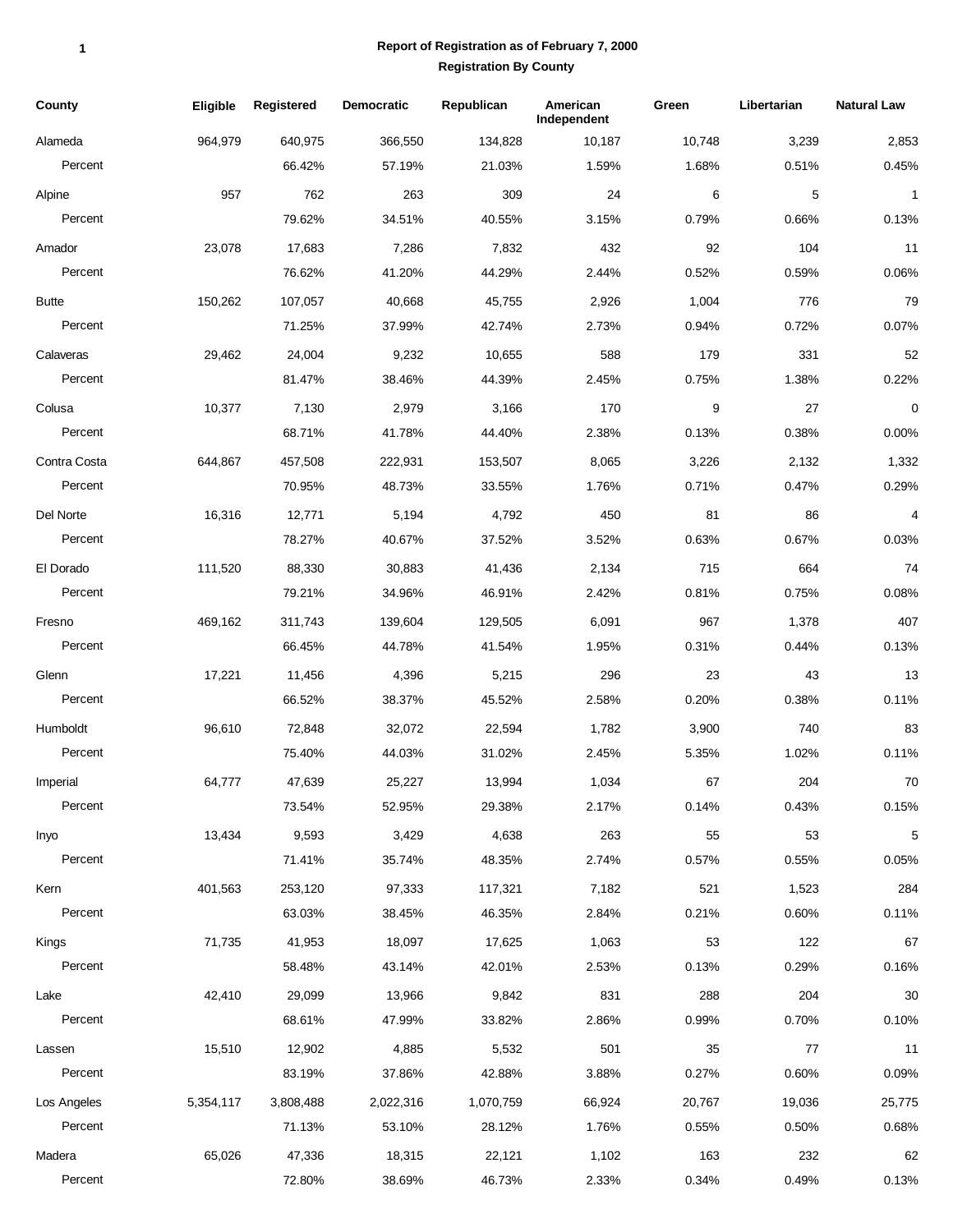### **Report of Registration as of February 7, 2000**

### **Registration By County**

| Reform | <b>Miscellaneous</b> | <b>Declined to</b><br><b>State</b> |  |  |
|--------|----------------------|------------------------------------|--|--|
| 1,991  | 8,408                | 102,171                            |  |  |
| 0.31%  | 1.31%                | 15.94%                             |  |  |
| 5      | 5                    | 144                                |  |  |
| 0.66%  | 0.66%                | 18.90%                             |  |  |
| 124    | 175                  | 1,627                              |  |  |
| 0.70%  | 0.99%                | 9.20%                              |  |  |
| 355    | 713                  | 14,781                             |  |  |
| 0.33%  | 0.67%                | 13.81%                             |  |  |
| 158    | 146                  | 2,663                              |  |  |
| 0.66%  | 0.61%                | 11.09%                             |  |  |
| 19     | 33                   | 727                                |  |  |
| 0.27%  | 0.46%                | 10.20%                             |  |  |
| 2,239  | 15,884               | 48,192                             |  |  |
| 0.49%  | 3.47%                | 10.53%                             |  |  |
| 105    | 93                   | 1,966                              |  |  |
| 0.82%  | 0.73%                | 15.39%                             |  |  |
| 444    | 680                  | 11,300                             |  |  |
| 0.50%  | 0.77%                | 12.79%                             |  |  |
| 1,165  | 1,248                | 31,378                             |  |  |
| 0.37%  | 0.40%                | 10.07%                             |  |  |
| 22     | 55                   | 1,393                              |  |  |
| 0.19%  | 0.48%                | 12.16%                             |  |  |
| 321    | 491                  | 10,865                             |  |  |
| 0.44%  | 0.67%                | 14.91%                             |  |  |
| 96     | 116                  | 6,831                              |  |  |
| 0.20%  | 0.24%                | 14.34%                             |  |  |
| 21     | 85                   | 1,044                              |  |  |
| 0.22%  | 0.89%                | 10.88%                             |  |  |
| 1,166  | 1,083                | 26,707                             |  |  |
| 0.46%  | 0.43%                | 10.55%                             |  |  |
| 110    | 286                  | 4,530                              |  |  |
| 0.26%  | 0.68%                | 10.80%                             |  |  |
| 189    | 158                  | 3,591                              |  |  |
| 0.65%  | 0.54%                | 12.34%                             |  |  |
| 79     | 91                   | 1,691                              |  |  |
| 0.61%  | 0.71%                | 13.11%                             |  |  |
| 18,871 | 38,651               | 525,389                            |  |  |
| 0.50%  | 1.01%                | 13.80%                             |  |  |
| 171    | 276                  | 4,894                              |  |  |
| 0.36%  | 0.58%                | 10.34%                             |  |  |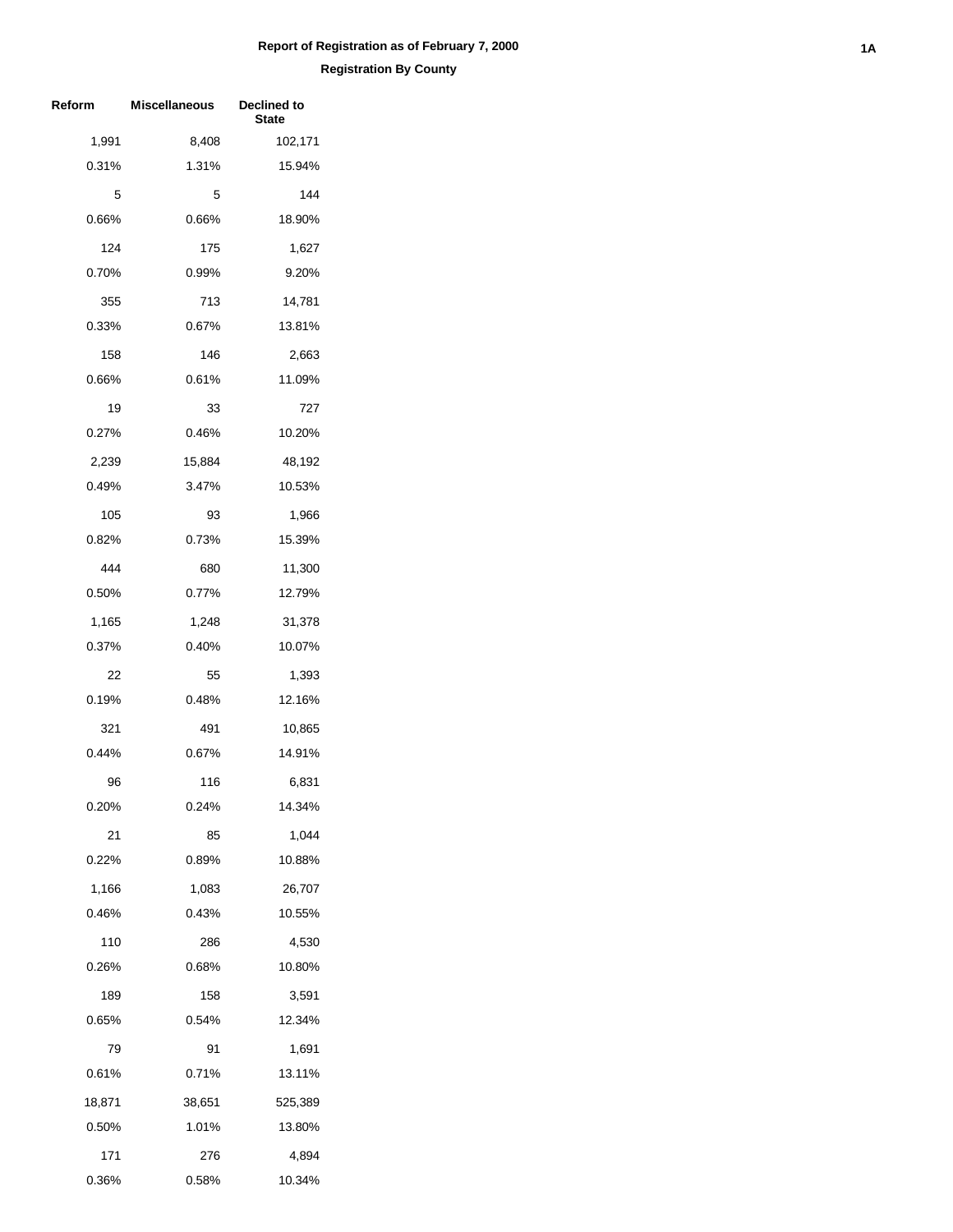# **Report of Registration as of February 7, 2000 Registration By County**

| County          | Eligible  | Registered | Democratic | Republican | American<br>Independent | Green  | Libertarian | <b>Natural Law</b> |
|-----------------|-----------|------------|------------|------------|-------------------------|--------|-------------|--------------------|
| Marin           | 186,238   | 137,558    | 69,713     | 38,373     | 2,144                   | 3,009  | 831         | 197                |
| Percent         |           | 73.86%     | 50.68%     | 27.90%     | 1.56%                   | 2.19%  | 0.60%       | 0.14%              |
| Mariposa        | 12,366    | 10,125     | 3,697      | 4,606      | 255                     | 96     | 85          | 8                  |
| Percent         |           | 81.88%     | 36.51%     | 45.49%     | 2.52%                   | 0.95%  | 0.84%       | 0.08%              |
| Mendocino       | 61,018    | 47,102     | 22,613     | 13,234     | 1,188                   | 1,721  | 367         | 46                 |
| Percent         |           | 77.19%     | 48.01%     | 28.10%     | 2.52%                   | 3.65%  | 0.78%       | 0.10%              |
| Merced          | 110,707   | 78,466     | 42,290     | 25,667     | 1,697                   | 144    | 272         | 50                 |
| Percent         |           | 70.88%     | 53.90%     | 32.71%     | 2.16%                   | 0.18%  | 0.35%       | 0.06%              |
| Modoc           | 7,123     | 5,309      | 2,023      | 2,465      | 161                     | 15     | 29          | $\mathbf 5$        |
| Percent         |           | 74.53%     | 38.11%     | 46.43%     | 3.03%                   | 0.28%  | 0.55%       | 0.09%              |
| Mono            | 7,798     | 5,999      | 1,892      | 2,626      | 189                     | 93     | 63          | $\mathbf{2}$       |
| Percent         |           | 76.93%     | 31.54%     | 43.77%     | 3.15%                   | 1.55%  | 1.05%       | 0.03%              |
| Monterey        | 241,866   | 145,705    | 71,486     | 46,950     | 3,104                   | 1,051  | 772         | 160                |
| Percent         |           | 60.24%     | 49.06%     | 32.22%     | 2.13%                   | 0.72%  | 0.53%       | 0.11%              |
| Napa            | 91,008    | 64,049     | 30,139     | 22,492     | 1,344                   | 614    | 360         | 95                 |
| Percent         |           | 70.38%     | 47.06%     | 35.12%     | 2.10%                   | 0.96%  | 0.56%       | 0.15%              |
| Nevada          | 69,165    | 55,996     | 18,504     | 25,564     | 1,189                   | 1,317  | 541         | 49                 |
| Percent         |           | 80.96%     | 33.05%     | 45.65%     | 2.12%                   | 2.35%  | 0.97%       | 0.09%              |
| Orange          | 1,757,163 | 1,228,575  | 391,454    | 608,470    | 24,063                  | 4,510  | 8,557       | 4,609              |
| Percent         |           | 69.92%     | 31.86%     | 49.53%     | 1.96%                   | 0.37%  | 0.70%       | 0.38%              |
| Placer          | 169,140   | 135,773    | 45,847     | 65,954     | 2,773                   | 861    | 884         | 82                 |
| Percent         |           | 80.27%     | 33.77%     | 48.58%     | 2.04%                   | 0.63%  | 0.65%       | 0.06%              |
| Plumas          | 15,487    | 12,326     | 4,843      | 5,260      | 400                     | 71     | 68          | 3                  |
| Percent         |           | 79.59%     | 39.29%     | 42.67%     | 3.25%                   | 0.58%  | 0.55%       | 0.02%              |
| Riverside       | 971,669   | 585,541    | 216,817    | 275,115    | 13,184                  | 1,560  | 3,379       | 1,548              |
| Percent         |           | 60.26%     | 37.03%     | 46.98%     | 2.25%                   | 0.27%  | 0.58%       | 0.26%              |
| Sacramento      | 826,756   | 575,968    | 271,255    | 204,434    | 12,470                  | 3,832  | 3,020       | 1,214              |
| Percent         |           | 69.67%     | 47.10%     | 35.49%     | 2.17%                   | 0.67%  | 0.52%       | 0.21%              |
| San Benito      | 29,504    | 24,458     | 11,341     | 8,684      | 589                     | 108    | 192         | 15                 |
| Percent         |           | 82.90%     | 46.37%     | 35.51%     | 2.41%                   | 0.44%  | 0.79%       | 0.06%              |
| San Bernardino  | 1,064,797 | 636,923    | 272,342    | 259,092    | 16,475                  | 1,775  | 3,120       | 1,540              |
| Percent         |           | 59.82%     | 42.76%     | 40.68%     | 2.59%                   | 0.28%  | 0.49%       | 0.24%              |
| San Diego       | 1,949,675 | 1,304,311  | 468,438    | 543,860    | 30,363                  | 6,868  | 10,525      | 14,231             |
| Percent         |           | 66.90%     | 35.91%     | 41.70%     | 2.33%                   | 0.53%  | 0.81%       | 1.09%              |
| San Francisco   | 525,594   | 468,198    | 267,875    | 65,224     | 8,254                   | 11,261 | 3,085       | 1,525              |
| Percent         |           | 89.08%     | 57.21%     | 13.93%     | 1.76%                   | 2.41%  | 0.66%       | 0.33%              |
| San Joaquin     | 337,381   | 201,763    | 87,985     | 90,453     | 3,320                   | 513    | 947         | 153                |
| Percent         |           | 59.80%     | 43.61%     | 44.83%     | 1.65%                   | 0.25%  | 0.47%       | 0.08%              |
| San Luis Obispo | 177,922   | 130,828    | 48,456     | 57,684     | 2,896                   | 1,514  | 945         | 253                |
| Percent         |           | 73.53%     | 37.04%     | 44.09%     | 2.21%                   | 1.16%  | 0.72%       | 0.19%              |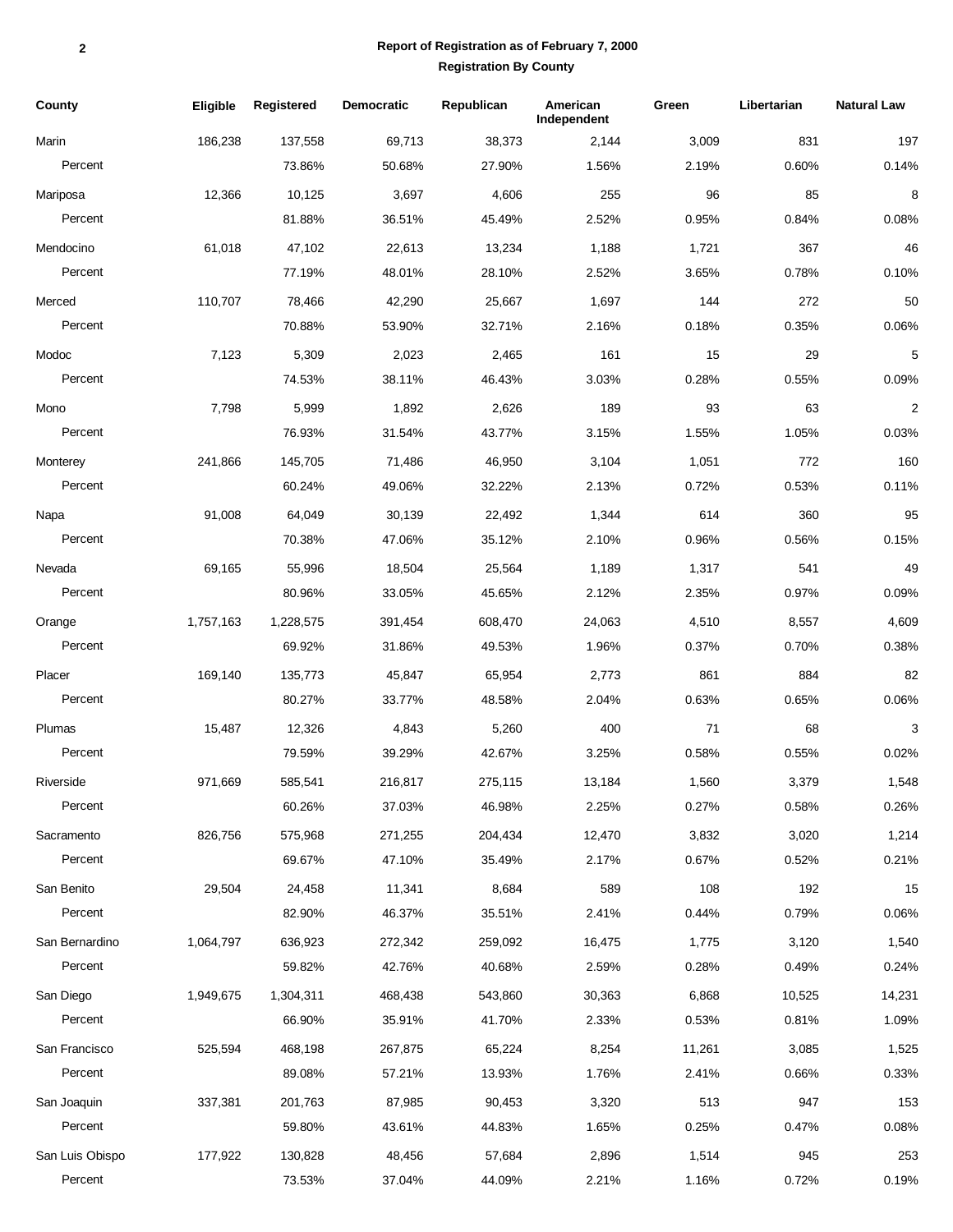### **Report of Registration as of February 7, 2000**

### **Registration By County**

| Reform | <b>Miscellaneous</b> | <b>Declined to</b><br><b>State</b> |  |  |
|--------|----------------------|------------------------------------|--|--|
| 892    | 524                  | 21,875                             |  |  |
| 0.65%  | 0.38%                | 15.90%                             |  |  |
| 41     | 86                   | 1,251                              |  |  |
| 0.40%  | 0.85%                | 12.36%                             |  |  |
| 341    | 584                  | 7,008                              |  |  |
| 0.72%  | 1.24%                | 14.88%                             |  |  |
| 242    | 334                  | 7,770                              |  |  |
| 0.31%  | 0.43%                | 9.90%                              |  |  |
| 14     | 17                   | 580                                |  |  |
| 0.26%  | 0.32%                | 10.92%                             |  |  |
| 20     | 29                   | 1,085                              |  |  |
| 0.33%  | 0.48%                | 18.09%                             |  |  |
| 706    | 1,306                | 20,170                             |  |  |
| 0.48%  | 0.90%                | 13.84%                             |  |  |
| 303    | 564                  | 8,138                              |  |  |
| 0.47%  | 0.88%                | 12.71%                             |  |  |
| 562    | 215                  | 8,055                              |  |  |
| 1.00%  | 0.38%                | 14.38%                             |  |  |
| 8,981  | 5,890                | 172,041                            |  |  |
| 0.73%  | 0.48%                | 14.00%                             |  |  |
| 925    | 435                  | 18,012                             |  |  |
| 0.68%  | 0.32%                | 13.27%                             |  |  |
| 54     | 103                  | 1,524                              |  |  |
| 0.44%  | 0.84%                | 12.36%                             |  |  |
| 4,157  | 6,766                | 63,015                             |  |  |
| 0.71%  | 1.16%                | 10.76%                             |  |  |
| 3,969  | 3,322                | 72,452                             |  |  |
| 0.69%  | 0.58%                | 12.58%                             |  |  |
| 135    | 162                  | 3,232                              |  |  |
| 0.55%  | 0.66%                | 13.21%                             |  |  |
| 4,327  | 5,940                | 72,312                             |  |  |
| 0.68%  | 0.93%                | 11.35%                             |  |  |
| 14,226 | 7,112                | 208,688                            |  |  |
| 1.09%  | 0.55%                | 16.00%                             |  |  |
| 1,556  | 3,910                | 105,508                            |  |  |
| 0.33%  | 0.84%                | 22.53%                             |  |  |
| 535    | 4,048                | 13,809                             |  |  |
| 0.27%  | 2.01%                | 6.84%                              |  |  |
| 658    | 2,026                | 16,396                             |  |  |
| 0.50%  | 1.55%                | 12.53%                             |  |  |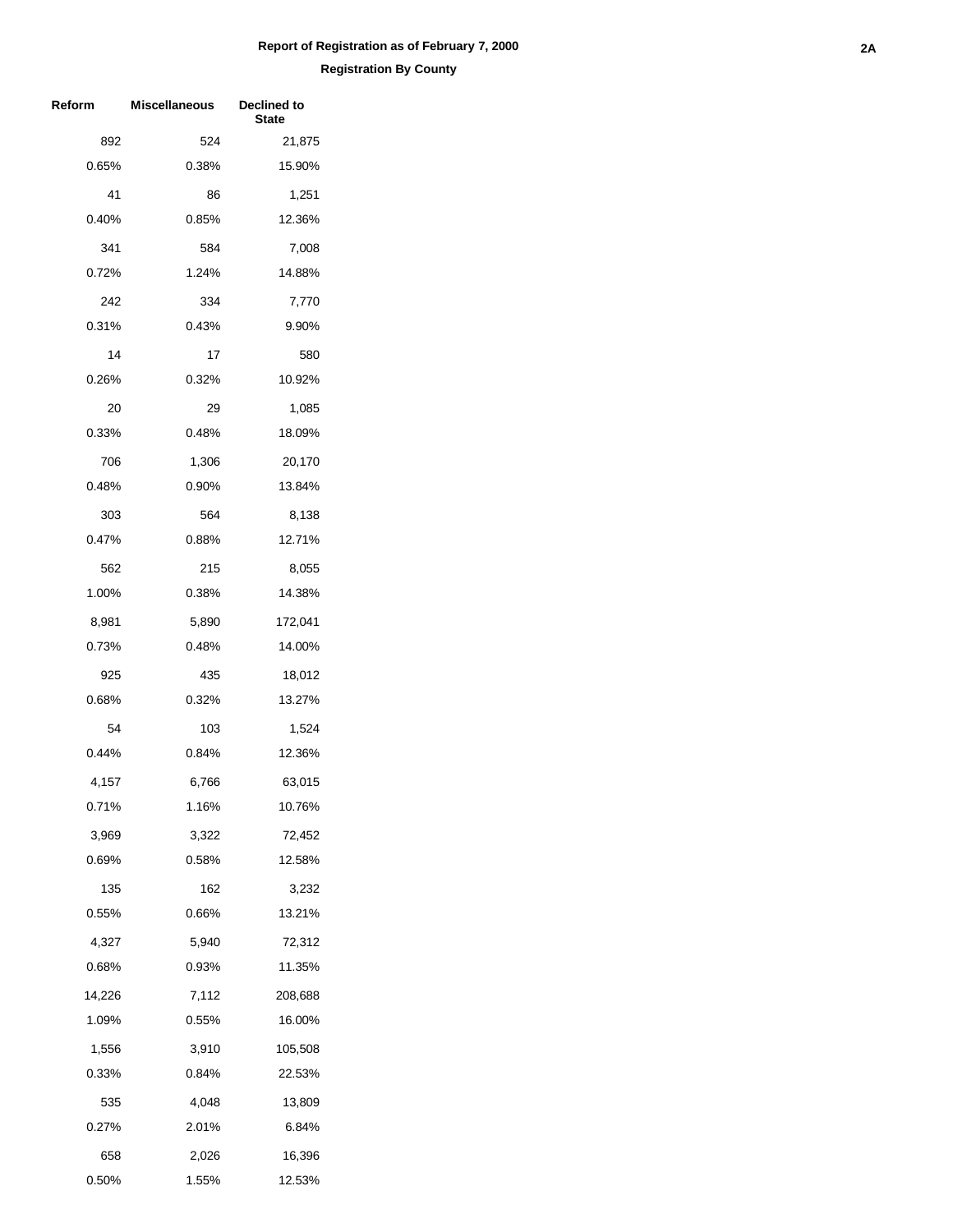## **3**

# **Report of Registration as of February 7, 2000 Registration By County**

| County             | <b>Eligible</b> | Registered | <b>Democratic</b> | Republican | American<br>Independent | Green   | Libertarian | <b>Natural Law</b> |
|--------------------|-----------------|------------|-------------------|------------|-------------------------|---------|-------------|--------------------|
| San Mateo          | 484,623         | 315,188    | 160,802           | 89,709     | 5,476                   | 2,471   | 1,717       | 713                |
| Percent            |                 | 65.04%     | 51.02%            | 28.46%     | 1.74%                   | 0.78%   | 0.54%       | 0.23%              |
| Santa Barbara      | 278,856         | 203,582    | 84,830            | 76,115     | 4,149                   | 2,446   | 1,316       | 389                |
| Percent            |                 | 73.01%     | 41.67%            | 37.39%     | 2.04%                   | 1.20%   | 0.65%       | 0.19%              |
| Santa Clara        | 1,112,985       | 717,999    | 331,810           | 227,086    | 13,229                  | 4,719   | 5,348       | 1,491              |
| Percent            |                 | 64.51%     | 46.21%            | 31.63%     | 1.84%                   | 0.66%   | 0.74%       | 0.21%              |
| Santa Cruz         | 173,377         | 134,997    | 70,046            | 32,548     | 2,268                   | 4,848   | 1,505       | 308                |
| Percent            |                 | 77.86%     | 51.89%            | 24.11%     | 1.68%                   | 3.59%   | 1.11%       | 0.23%              |
| Shasta             | 120,737         | 82,910     | 29,718            | 38,619     | 2,493                   | 275     | 622         | 49                 |
| Percent            |                 | 68.67%     | 35.84%            | 46.58%     | 3.01%                   | 0.33%   | 0.75%       | 0.06%              |
| Sierra             | 2,379           | 2,166      | 814               | 905        | 58                      | 18      | 33          | $\mathbf 0$        |
| Percent            |                 | 91.05%     | 37.58%            | 41.78%     | 2.68%                   | 0.83%   | 1.52%       | 0.00%              |
| Siskiyou           | 32,323          | 24,006     | 9,986             | 9,698      | 680                     | 151     | 258         | 97                 |
| Percent            |                 | 74.27%     | 41.60%            | 40.40%     | 2.83%                   | 0.63%   | 1.07%       | 0.40%              |
| Solano             | 262,590         | 182,110    | 94,776            | 52,955     | 3,786                   | 762     | 835         | 212                |
| Percent            |                 | 69.35%     | 52.04%            | 29.08%     | 2.08%                   | 0.42%   | 0.46%       | 0.12%              |
| Sonoma             | 324,516         | 242,508    | 124,451           | 71,522     | 4,588                   | 4,579   | 1,713       | 334                |
| Percent            |                 | 74.73%     | 51.32%            | 29.49%     | 1.89%                   | 1.89%   | 0.71%       | 0.14%              |
| Stanislaus         | 277,119         | 185,556    | 86,132            | 71,374     | 4,362                   | 488     | 874         | 160                |
| Percent            |                 | 66.96%     | 46.42%            | 38.46%     | 2.35%                   | 0.26%   | 0.47%       | 0.09%              |
| Sutter             | 49,350          | 35,206     | 12,736            | 17,248     | 815                     | 75      | 187         | 14                 |
| Percent            |                 | 71.34%     | 36.18%            | 48.99%     | 2.31%                   | 0.21%   | 0.53%       | 0.04%              |
| Tehama             | 39,590          | 26,838     | 10,964            | 11,406     | 966                     | 62      | 206         | 11                 |
| Percent            |                 | 67.79%     | 40.85%            | 42.50%     | 3.60%                   | 0.23%   | 0.77%       | 0.04%              |
| Trinity            | 9,931           | 7,500      | 3,095             | 2,939      | 228                     | 99      | 83          | 7                  |
| Percent            |                 | 75.52%     | 41.27%            | 39.19%     | 3.04%                   | 1.32%   | 1.11%       | 0.09%              |
| Tulare             | 210,839         | 117,924    | 47,574            | 52,423     | 2,829                   | 280     | 482         | 162                |
| Percent            |                 | 55.93%     | 40.34%            | 44.45%     | 2.40%                   | 0.24%   | 0.41%       | 0.14%              |
| Tuolumne           | 34,513          | 30,436     | 12,709            | 12,940     | 772                     | 211     | 185         | 24                 |
| Percent            |                 | 88.19%     | 41.76%            | 42.52%     | 2.54%                   | 0.69%   | 0.61%       | 0.08%              |
| Ventura            | 481,341         | 367,096    | 141,704           | 154,161    | 8,356                   | 2,404   | 2,243       | 1,077              |
| Percent            |                 | 76.27%     | 38.60%            | 41.99%     | 2.28%                   | 0.65%   | 0.61%       | 0.29%              |
| Yolo               | 110,681         | 75,200     | 38,372            | 22,227     | 1,424                   | 1,098   | 396         | 118                |
| Percent            |                 | 67.94%     | 51.03%            | 29.56%     | 1.89%                   | 1.46%   | 0.53%       | 0.16%              |
| Yuba               | 39,262          | 23,213     | 9,513             | 9,443      | 805                     | 86      | 162         | 19                 |
| Percent            |                 | 59.12%     | 40.98%            | 40.68%     | 3.47%                   | 0.37%   | 0.70%       | 0.08%              |
| <b>State Total</b> | 21,220,772      | 14,631,805 | 6,684,668         | 5,140,951  | 295,387                 | 108,904 | 87,183      | 62,183             |
| Percent            |                 | 68.95%     | 45.69%            | 35.14%     | 2.02%                   | 0.74%   | 0.60%       | 0.42%              |